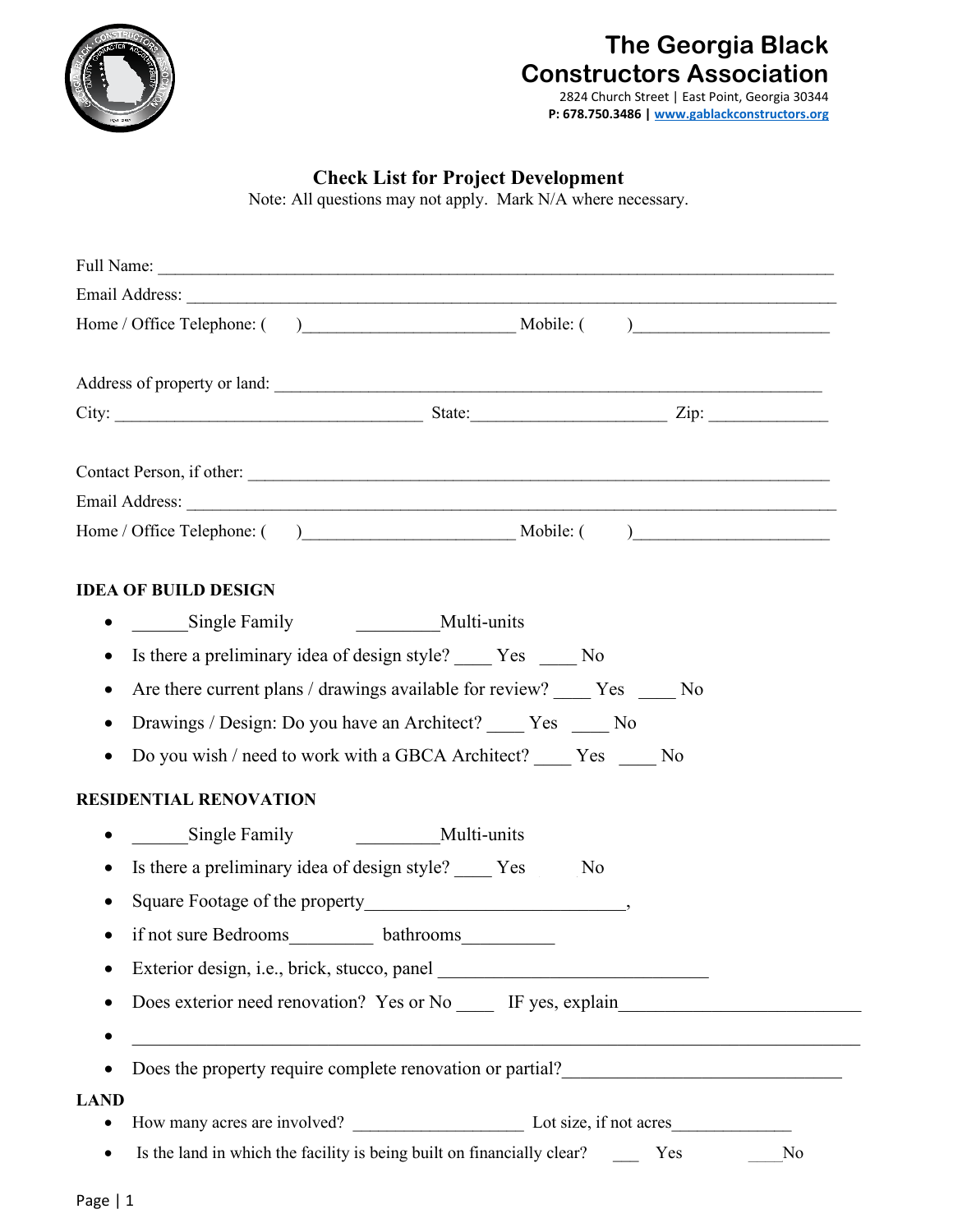#### **Land Continued:**

- Prough (Trees, etc.) Meed Clearing Already Clear / Vacant Land
- Has a land survey been conducted? \_\_\_\_\_ Yes \_\_\_\_\_ No
- Is the property currently Zoned for its proposed usage? Yes No
- If no, have you scheduled an appointment with the Zoning Officer of that County? \_\_\_\_ Yes \_\_\_\_ No
- If no, do you need assistance in acquiring proper Zoning permits? Yes No
- If yes, have you acquired a copy Zoning Permit? Yes No
- Does your county have any Community Organizations that you must present to? (example Atlanta has Neighborhood Planning Units (NPU) Committees) \_\_\_\_ Yes \_\_\_\_ No
- If yes, are you familiar with those Organizations? Yes No

### **PARTNERSHIP**

- For Multi-Unit development, do you have a partner in this project? Yes No
- If yes, is there a legal Agreement between the Parties? Yes No
- If No, there needs to be one. Is introduction to a lawyer required? Yes No
- Development Partnership is required for the experience and bonding. Do you wish to have assistance from GBCA to facilitate the Development Partnership? \_\_\_\_ Yes \_\_\_\_ No

#### **FINANCIAL**

- Is there seed money for initial fees, such as survey, drawings, etc.? Yes No
- How much is readily available?
- Tax Credits: Meeting with Municipality on County Credits
- To your knowledge, does the County Offer any incentives? Yes No
- If yes, what type?
- If individual homeowner(s), are finances secure for building the residential property? Yes No
- If yes, how much has been approved for the project?
- If individual homeowner(s), are you or your partner (spouse) a veteran? Yes No
- If yes, what state does it originate?
- If yes, what is the maximum amount for your veteran loan?
- If veteran, do you have your veteran retirement number? Yes No
- Do you prefer for GBCA to introduce you to financial companies that facilitate development projects? \_\_\_\_ Yes \_\_\_\_ No

## **LEGAL FOR MULTI-UNIT DEVELOPMENT**

- Required: Do you have access to a Bonding Attorney? Yes No
- If you have a Partner, has each of you hired separate lawyers? Yes No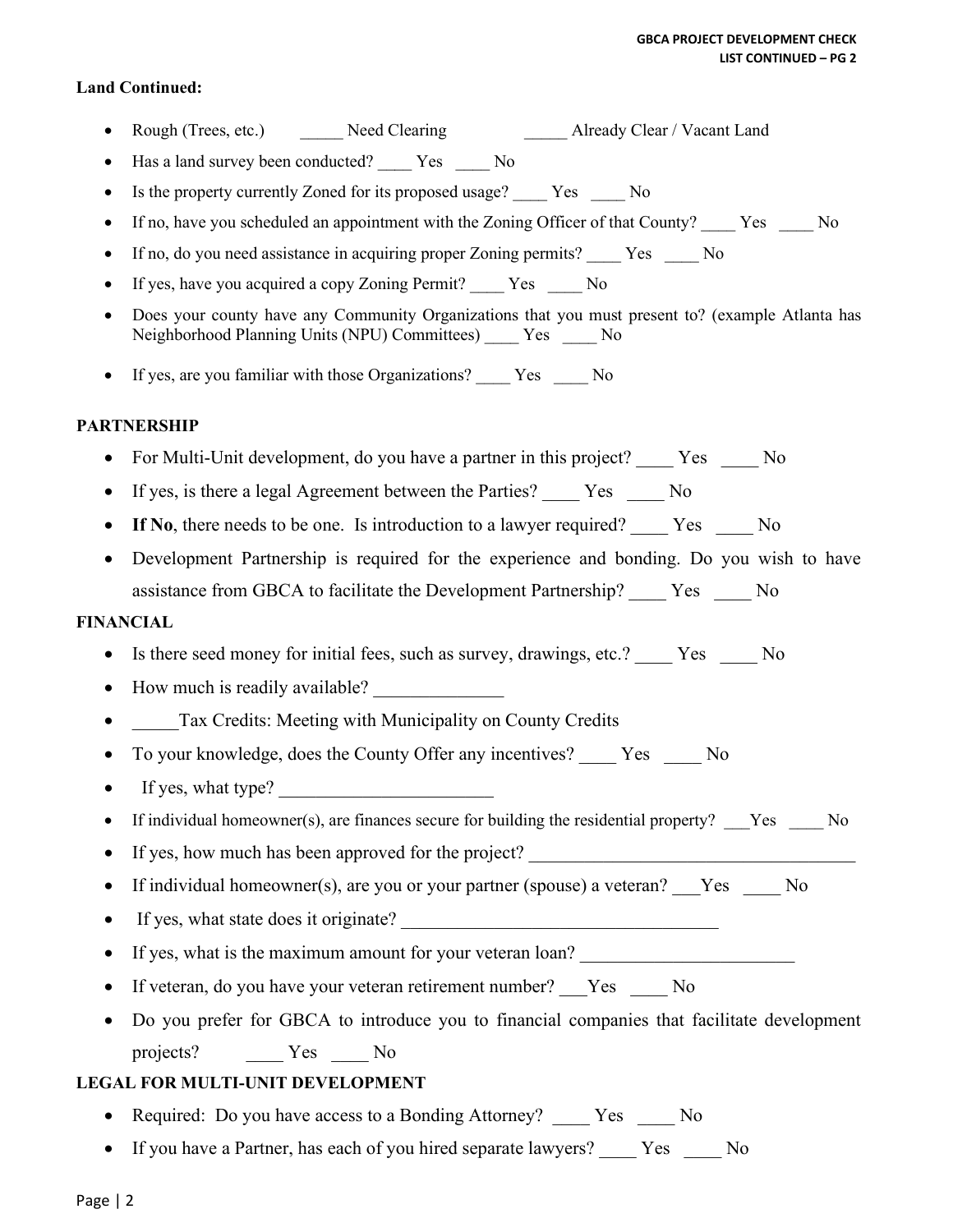| Have you formulated a Joint Venture? _____ Yes _____ No                                                                                                      |
|--------------------------------------------------------------------------------------------------------------------------------------------------------------|
| What is the name of the Joint Venture?<br><u> </u>                                                                                                           |
| What is your percentage?                                                                                                                                     |
|                                                                                                                                                              |
| <b>GENERAL CONSTRUCTORS</b>                                                                                                                                  |
| Do you have a licensed state contractor currently working with you? _____ Yes _____ No                                                                       |
| If yes, what is the name of the Constructors? __________________________________<br>٠                                                                        |
| ٠                                                                                                                                                            |
| Since you have contacted GBCA for assistance, have you released the company of its previous                                                                  |
| obligation? _____ Yes _____ No If no, what is your plan to incorporate another constructor to                                                                |
| begin business with you?                                                                                                                                     |
|                                                                                                                                                              |
| If yes, is he / she a Member of the Georgia Black Constructors Association? _____ Yes _____ No                                                               |
|                                                                                                                                                              |
| If, you are seeking a specific construction type / material for development. Please Briefly Describe: Use this area for<br>additional information if needed. |
|                                                                                                                                                              |
|                                                                                                                                                              |
|                                                                                                                                                              |
|                                                                                                                                                              |
|                                                                                                                                                              |
|                                                                                                                                                              |
|                                                                                                                                                              |
|                                                                                                                                                              |
|                                                                                                                                                              |
|                                                                                                                                                              |
|                                                                                                                                                              |
|                                                                                                                                                              |

**\_\_\_\_\_\_\_\_\_\_\_\_\_\_\_\_\_\_\_\_\_\_\_\_\_\_\_\_\_\_\_\_\_\_\_\_\_\_\_\_\_\_\_\_\_\_\_\_\_\_\_\_\_\_\_\_\_\_\_\_\_\_\_\_\_\_\_\_\_\_\_\_\_\_\_\_\_\_\_\_\_\_\_\_\_\_\_\_\_\_\_**